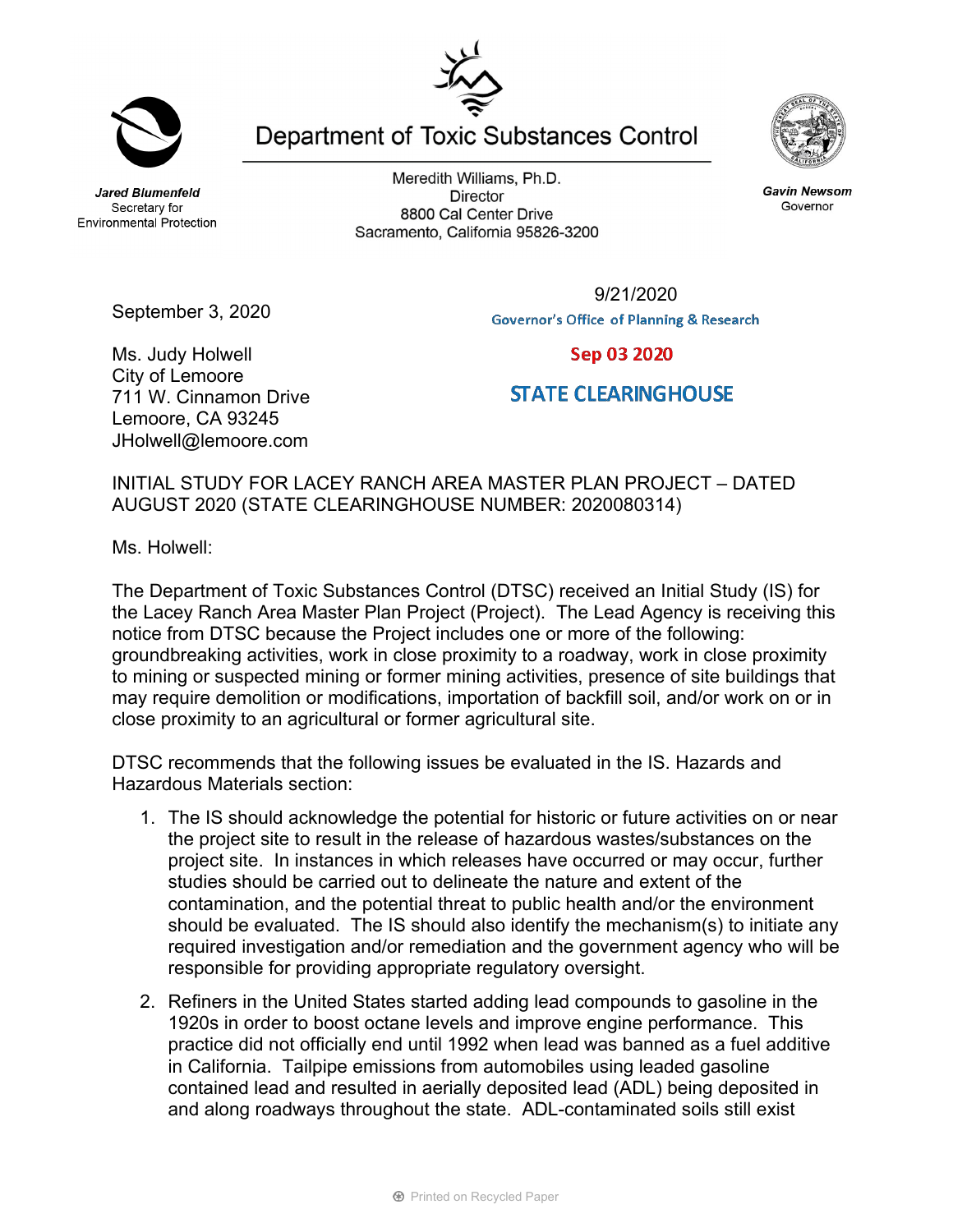along roadsides and medians and can also be found underneath some existing road surfaces due to past construction activities. Due to the potential for ADL-contaminated soil DTSC, recommends collecting soil samples for lead analysis prior to performing any intrusive activities for the project described in the IS.

- 3. If any sites within the project area or sites located within the vicinity of the project have been used or are suspected of having been used for mining activities, proper investigation for mine waste should be discussed in the IS. DTSC recommends that any project sites with current and/or former mining operations onsite or in the project site area should be evaluated for mine waste according to DTSC's 1998 Abandoned Mine Land Mines Preliminary Assessment Handbook (https://dtsc.ca.gov/wp-content/uploads/sites/31/2018/11/aml\_handbook.pdf).
- 4. If buildings or other structures are to be demolished on any project sites included in the proposed project, surveys should be conducted for the presence of lead-based paints or products, mercury, asbestos containing materials, and polychlorinated biphenyl caulk. Removal, demolition and disposal of any of the above-mentioned chemicals should be conducted in compliance with California environmental regulations and policies. In addition, sampling near current and/or former buildings should be conducted in accordance with DTSC's 2006 *Interim Guidance Evaluation of School Sites with Potential Contamination from Lead Based Paint, Termiticides, and Electrical Transformers*  (https://dtsc.ca.gov/wpcontent/uploads/sites/31/2018/09/Guidance\_Lead\_ Contamination\_050118.pdf).
- 5. If any projects initiated as part of the proposed project require the importation of soil to backfill any excavated areas, proper sampling should be conducted to ensure that the imported soil is free of contamination. DTSC recommends the imported materials be characterized according to *DTSC's 2001 Information Advisory Clean Imported Fill Material* (https://dtsc.ca.gov/wpcontent/uploads/sites/31/2018/09/SMP\_FS\_Cleanfill-Schools.pdf).
- 6. If any sites included as part of the proposed project have been used for agricultural, weed abatement or related activities, proper investigation for organochlorinated pesticides should be discussed in the IS. DTSC recommends the current and former agricultural lands be evaluated in accordance with DTSC's 2008 *Interim Guidance for Sampling Agricultural Properties (Third Revision)* (https://dtsc.ca.gov/wp-content/uploads/sites/31/2018/09/Ag-Guidance-Rev-3-August-7-2008-2.pdf).

DTSC appreciates the opportunity to comment on the IS. Should you need any assistance with an environmental investigation, please submit a request for Lead Agency Oversight Application, which can be found at: https://dtsc.ca.gov/wpcontent/uploads/sites/31/2018/09/VCP\_App-1460.doc. Additional information regarding voluntary agreements with DTSC can be found at: https://dtsc.ca.gov/brownfields/.